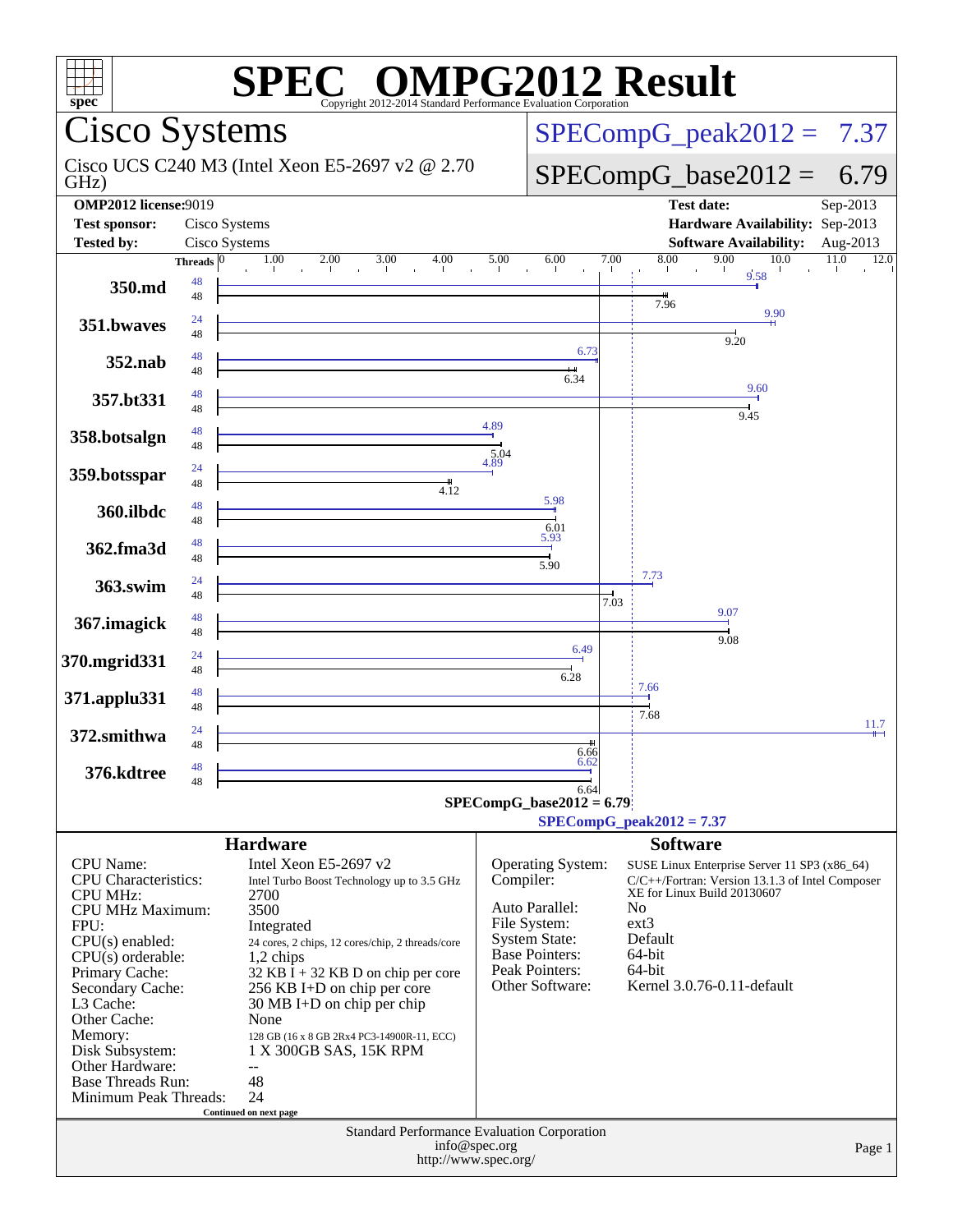

Cisco Systems

GHz) Cisco UCS C240 M3 (Intel Xeon E5-2697 v2 @ 2.70

**[Tested by:](http://www.spec.org/auto/omp2012/Docs/result-fields.html#Testedby)** Cisco Systems **[Software Availability:](http://www.spec.org/auto/omp2012/Docs/result-fields.html#SoftwareAvailability)** Aug-2013

 $SPECompG_peak2012 = 7.37$  $SPECompG_peak2012 = 7.37$ 

## $SPECompG_base2012 = 6.79$  $SPECompG_base2012 = 6.79$

**[OMP2012 license:](http://www.spec.org/auto/omp2012/Docs/result-fields.html#OMP2012license)**9019 **[Test date:](http://www.spec.org/auto/omp2012/Docs/result-fields.html#Testdate)** Sep-2013 **[Test sponsor:](http://www.spec.org/auto/omp2012/Docs/result-fields.html#Testsponsor)** Cisco Systems **[Hardware Availability:](http://www.spec.org/auto/omp2012/Docs/result-fields.html#HardwareAvailability)** Sep-2013

[Maximum Peak Threads:](http://www.spec.org/auto/omp2012/Docs/result-fields.html#MaximumPeakThreads) 48 **[Results Table](http://www.spec.org/auto/omp2012/Docs/result-fields.html#ResultsTable) [Benchmark](http://www.spec.org/auto/omp2012/Docs/result-fields.html#Benchmark) [Threads](http://www.spec.org/auto/omp2012/Docs/result-fields.html#Threads) [Seconds](http://www.spec.org/auto/omp2012/Docs/result-fields.html#Seconds) [Ratio](http://www.spec.org/auto/omp2012/Docs/result-fields.html#Ratio) [Seconds](http://www.spec.org/auto/omp2012/Docs/result-fields.html#Seconds) [Ratio](http://www.spec.org/auto/omp2012/Docs/result-fields.html#Ratio) [Seconds](http://www.spec.org/auto/omp2012/Docs/result-fields.html#Seconds) [Ratio](http://www.spec.org/auto/omp2012/Docs/result-fields.html#Ratio) Base [Threads](http://www.spec.org/auto/omp2012/Docs/result-fields.html#Threads) [Seconds](http://www.spec.org/auto/omp2012/Docs/result-fields.html#Seconds) [Ratio](http://www.spec.org/auto/omp2012/Docs/result-fields.html#Ratio) [Seconds](http://www.spec.org/auto/omp2012/Docs/result-fields.html#Seconds) [Ratio](http://www.spec.org/auto/omp2012/Docs/result-fields.html#Ratio) [Seconds](http://www.spec.org/auto/omp2012/Docs/result-fields.html#Seconds) [Ratio](http://www.spec.org/auto/omp2012/Docs/result-fields.html#Ratio) Peak** [350.md](http://www.spec.org/auto/omp2012/Docs/350.md.html) 48 579 8.00 **[582](http://www.spec.org/auto/omp2012/Docs/result-fields.html#Median) [7.96](http://www.spec.org/auto/omp2012/Docs/result-fields.html#Median)** 585 7.92 48 484 9.57 **[483](http://www.spec.org/auto/omp2012/Docs/result-fields.html#Median) [9.58](http://www.spec.org/auto/omp2012/Docs/result-fields.html#Median)** 482 9.60 [351.bwaves](http://www.spec.org/auto/omp2012/Docs/351.bwaves.html) 48 492 9.21 **[492](http://www.spec.org/auto/omp2012/Docs/result-fields.html#Median) [9.20](http://www.spec.org/auto/omp2012/Docs/result-fields.html#Median)** 492 9.20 24 457 9.90 460 9.84 **[457](http://www.spec.org/auto/omp2012/Docs/result-fields.html#Median) [9.90](http://www.spec.org/auto/omp2012/Docs/result-fields.html#Median)** [352.nab](http://www.spec.org/auto/omp2012/Docs/352.nab.html) 48 611 6.37 **[613](http://www.spec.org/auto/omp2012/Docs/result-fields.html#Median) [6.34](http://www.spec.org/auto/omp2012/Docs/result-fields.html#Median)** 623 6.25 48 577 6.75 579 6.72 **[578](http://www.spec.org/auto/omp2012/Docs/result-fields.html#Median) [6.73](http://www.spec.org/auto/omp2012/Docs/result-fields.html#Median)** [357.bt331](http://www.spec.org/auto/omp2012/Docs/357.bt331.html) 48 **[502](http://www.spec.org/auto/omp2012/Docs/result-fields.html#Median) [9.45](http://www.spec.org/auto/omp2012/Docs/result-fields.html#Median)** 502 9.44 502 9.45 48 494 9.59 **[494](http://www.spec.org/auto/omp2012/Docs/result-fields.html#Median) [9.60](http://www.spec.org/auto/omp2012/Docs/result-fields.html#Median)** 493 9.61 [358.botsalgn](http://www.spec.org/auto/omp2012/Docs/358.botsalgn.html) 48 864 5.04 **[864](http://www.spec.org/auto/omp2012/Docs/result-fields.html#Median) [5.04](http://www.spec.org/auto/omp2012/Docs/result-fields.html#Median)** 864 5.04 48 890 4.89 888 4.90 **[889](http://www.spec.org/auto/omp2012/Docs/result-fields.html#Median) [4.89](http://www.spec.org/auto/omp2012/Docs/result-fields.html#Median)** [359.botsspar](http://www.spec.org/auto/omp2012/Docs/359.botsspar.html) 48 1265 4.15 **[1275](http://www.spec.org/auto/omp2012/Docs/result-fields.html#Median) [4.12](http://www.spec.org/auto/omp2012/Docs/result-fields.html#Median)** 1283 4.09 24 1074 4.89 1074 4.89 **[1074](http://www.spec.org/auto/omp2012/Docs/result-fields.html#Median) [4.89](http://www.spec.org/auto/omp2012/Docs/result-fields.html#Median)** [360.ilbdc](http://www.spec.org/auto/omp2012/Docs/360.ilbdc.html) 48 592 6.01 **[592](http://www.spec.org/auto/omp2012/Docs/result-fields.html#Median) [6.01](http://www.spec.org/auto/omp2012/Docs/result-fields.html#Median)** 593 6.01 48 595 5.98 593 6.00 **[595](http://www.spec.org/auto/omp2012/Docs/result-fields.html#Median) [5.98](http://www.spec.org/auto/omp2012/Docs/result-fields.html#Median)** [362.fma3d](http://www.spec.org/auto/omp2012/Docs/362.fma3d.html) 48 645 5.90 **[644](http://www.spec.org/auto/omp2012/Docs/result-fields.html#Median) [5.90](http://www.spec.org/auto/omp2012/Docs/result-fields.html#Median)** 643 5.91 48 641 5.93 **[641](http://www.spec.org/auto/omp2012/Docs/result-fields.html#Median) [5.93](http://www.spec.org/auto/omp2012/Docs/result-fields.html#Median)** 641 5.93 [363.swim](http://www.spec.org/auto/omp2012/Docs/363.swim.html) 48 **[645](http://www.spec.org/auto/omp2012/Docs/result-fields.html#Median) [7.03](http://www.spec.org/auto/omp2012/Docs/result-fields.html#Median)** 644 7.03 646 7.02 24 586 7.73 586 7.73 **[586](http://www.spec.org/auto/omp2012/Docs/result-fields.html#Median) [7.73](http://www.spec.org/auto/omp2012/Docs/result-fields.html#Median)** [367.imagick](http://www.spec.org/auto/omp2012/Docs/367.imagick.html) 48 775 9.07 773 9.09 **[774](http://www.spec.org/auto/omp2012/Docs/result-fields.html#Median) [9.08](http://www.spec.org/auto/omp2012/Docs/result-fields.html#Median)** 48 775 9.07 **[775](http://www.spec.org/auto/omp2012/Docs/result-fields.html#Median) [9.07](http://www.spec.org/auto/omp2012/Docs/result-fields.html#Median)** 774 9.08 [370.mgrid331](http://www.spec.org/auto/omp2012/Docs/370.mgrid331.html) 48 703 6.29 704 6.28 **[704](http://www.spec.org/auto/omp2012/Docs/result-fields.html#Median) [6.28](http://www.spec.org/auto/omp2012/Docs/result-fields.html#Median)** 24 681 6.49 682 6.49 **[681](http://www.spec.org/auto/omp2012/Docs/result-fields.html#Median) [6.49](http://www.spec.org/auto/omp2012/Docs/result-fields.html#Median)** [371.applu331](http://www.spec.org/auto/omp2012/Docs/371.applu331.html) 48 **[789](http://www.spec.org/auto/omp2012/Docs/result-fields.html#Median) [7.68](http://www.spec.org/auto/omp2012/Docs/result-fields.html#Median)** 790 7.67 789 7.68 48 789 7.68 **[791](http://www.spec.org/auto/omp2012/Docs/result-fields.html#Median) [7.66](http://www.spec.org/auto/omp2012/Docs/result-fields.html#Median)** 792 7.66 [372.smithwa](http://www.spec.org/auto/omp2012/Docs/372.smithwa.html) 48 810 6.61 800 6.70 **[805](http://www.spec.org/auto/omp2012/Docs/result-fields.html#Median) [6.66](http://www.spec.org/auto/omp2012/Docs/result-fields.html#Median)** 24 453 11.8 460 11.7 **[459](http://www.spec.org/auto/omp2012/Docs/result-fields.html#Median) [11.7](http://www.spec.org/auto/omp2012/Docs/result-fields.html#Median)** [376.kdtree](http://www.spec.org/auto/omp2012/Docs/376.kdtree.html) 48 678 6.63 **[678](http://www.spec.org/auto/omp2012/Docs/result-fields.html#Median) [6.64](http://www.spec.org/auto/omp2012/Docs/result-fields.html#Median)** 678 6.64 48 679 6.63 **[680](http://www.spec.org/auto/omp2012/Docs/result-fields.html#Median) [6.62](http://www.spec.org/auto/omp2012/Docs/result-fields.html#Median)** 680 6.62 Results appear in the [order in which they were run.](http://www.spec.org/auto/omp2012/Docs/result-fields.html#RunOrder) Bold underlined text [indicates a median measurement.](http://www.spec.org/auto/omp2012/Docs/result-fields.html#Median)

#### **[Platform Notes](http://www.spec.org/auto/omp2012/Docs/result-fields.html#PlatformNotes)**

 Sysinfo program /opt/omp2012/Docs/sysinfo \$Rev: 395 \$ \$Date:: 2012-07-25 #\$ 8f8c0fe9e19c658963a1e67685e50647 running on ompsles11sp3 Mon Sep 9 22:25:17 2013 This section contains SUT (System Under Test) info as seen by some common utilities. To remove or add to this section, see: <http://www.spec.org/omp2012/Docs/config.html#sysinfo> From /proc/cpuinfo model name : Intel(R) Xeon(R) CPU E5-2697 v2 @ 2.70GHz 2 "physical id"s (chips) 48 "processors" cores, siblings (Caution: counting these is hw and system dependent. The following excerpts from /proc/cpuinfo might not be reliable. Use with caution.) cpu cores : 12 siblings : 24 physical 0: cores 0 1 2 3 4 5 8 9 10 11 12 13 physical 1: cores 0 1 2 3 4 5 8 9 10 11 12 13 cache size : 30720 KB From /proc/meminfo MemTotal: 132132848 kB<br>HugePages Total: 0 HugePages\_Total: 0 Continued on next page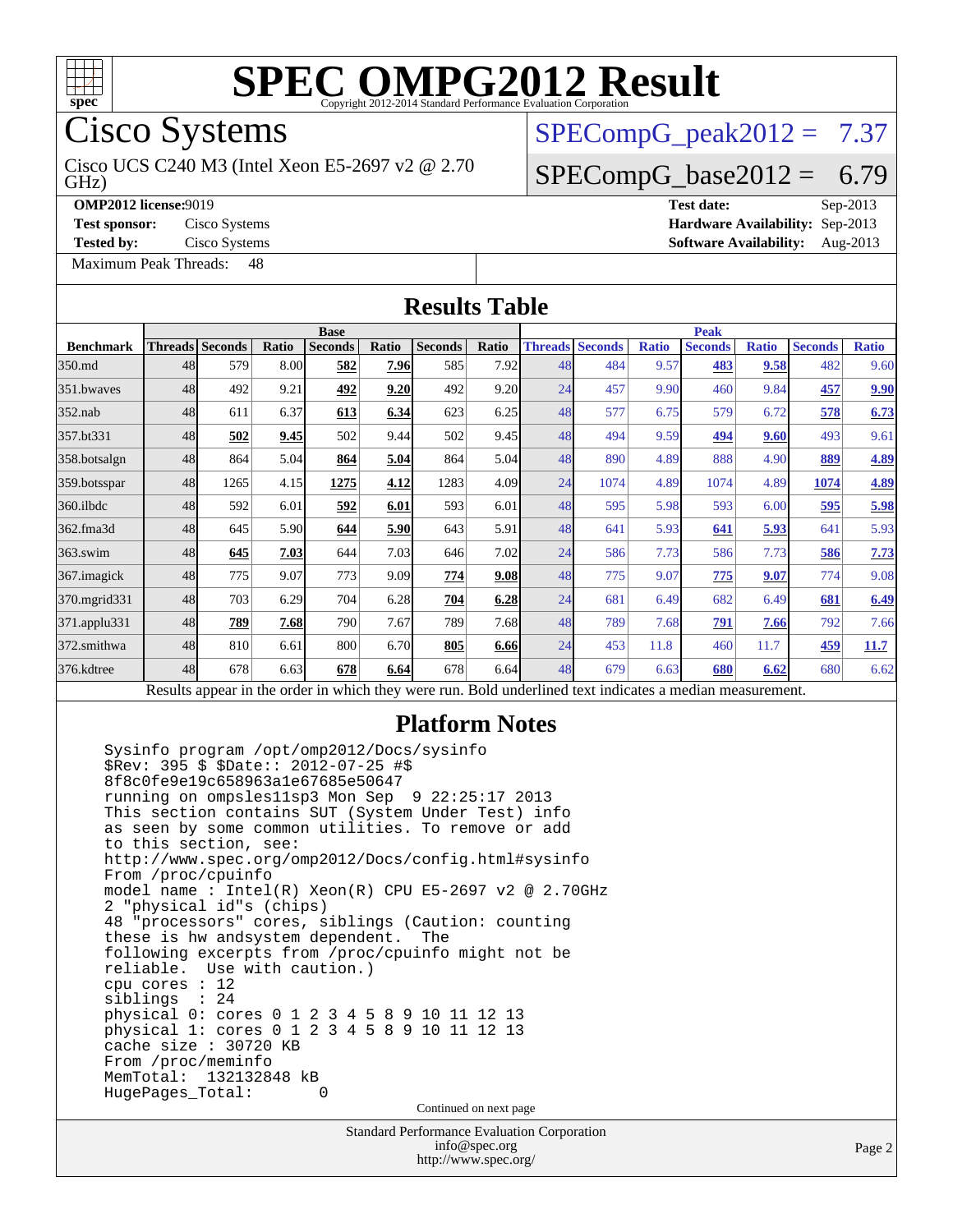

Cisco Systems

GHz) Cisco UCS C240 M3 (Intel Xeon E5-2697 v2 @ 2.70  $SPECompG<sub>peak2012</sub> = 7.37$ 

 $SPECompG_base2012 = 6.79$  $SPECompG_base2012 = 6.79$ 

**[OMP2012 license:](http://www.spec.org/auto/omp2012/Docs/result-fields.html#OMP2012license)**9019 **[Test date:](http://www.spec.org/auto/omp2012/Docs/result-fields.html#Testdate)** Sep-2013 **[Test sponsor:](http://www.spec.org/auto/omp2012/Docs/result-fields.html#Testsponsor)** Cisco Systems **[Hardware Availability:](http://www.spec.org/auto/omp2012/Docs/result-fields.html#HardwareAvailability)** Sep-2013 **[Tested by:](http://www.spec.org/auto/omp2012/Docs/result-fields.html#Testedby)** Cisco Systems **[Software Availability:](http://www.spec.org/auto/omp2012/Docs/result-fields.html#SoftwareAvailability)** Aug-2013

#### **[Platform Notes \(Continued\)](http://www.spec.org/auto/omp2012/Docs/result-fields.html#PlatformNotes)**

 Hugepagesize: 2048 kB From /etc/\*release\* /etc/\*version\* SuSE-release: SUSE Linux Enterprise Server 11 VERSION = 11 PATCHLEVEL = 3 uname -a: Linux ompsles11sp3 3.0.76-0.11-default #1 SMP Fri Jun 14 08:21:43 UTC 2013 (ccab990) x86\_64 x86\_64 x86\_64 GNU/Linux run-level 2 Sep 9 22:24 last=S SPEC is set to: /opt/omp2012 Filesystem Type Size Used Avail Use% Mounted on /dev/sda1 ext3 275G 17G 245G 7% / Additional information from dmidecode: BIOS Cisco Systems, Inc. C240M3.1.5.3.0.081520130943 08/15/2013 Memory: 16x 0xAD00 HMT31GR7EFR4C-RD 8 GB 1866 MHz 8x NO DIMM NO DIMM (End of data from sysinfo program)

#### **[General Notes](http://www.spec.org/auto/omp2012/Docs/result-fields.html#GeneralNotes)**

Standard Performance Evaluation Corporation [info@spec.org](mailto:info@spec.org) Page 3 Transparent Huge Pages enabled with: echo never > /sys/kernel/mm/transparent\_hugepage/enabled Filesystem page cache cleared with:<br>echo 1> /proc/sys/vm/drop cac /proc/sys/vm/drop\_caches CPU Performance set to HPC Power Technology set to Custom Processor Power State C6 set to Enabled Processor Power State C1 Enhanced set to Disabled Energy Performance set to Performance Memory RAS configuration set to Maximum Performance DRAM Clock Throttling Set to Balanced Low Voltage DDR Mode set to Performance-mode DRAM Refresh Rate set to 1x General base OMP Library Settings ENV\_KMP\_AFFINITY=compact,0 ENV\_KMP\_LIBRARY=turnaround ENV\_KMP\_BLOCKTIME=infinite ENV\_KMP\_STACKSIZE=190M ENV\_OMP\_DYNAMIC=FALSE ENV\_OMP\_NESTED=FALSE ======================================================================== Per benchmark peak OMP Library Settings Submitted\_by: "Paul Del Vecchio" <pdelvecc@cisco.com> Submitted: Wed Sep 10 22:35:41 PST 2013 ======================================================================== 351.bwaves:peak: ENV\_KMP\_AFFINITY=compact,1 Continued on next page

<http://www.spec.org/>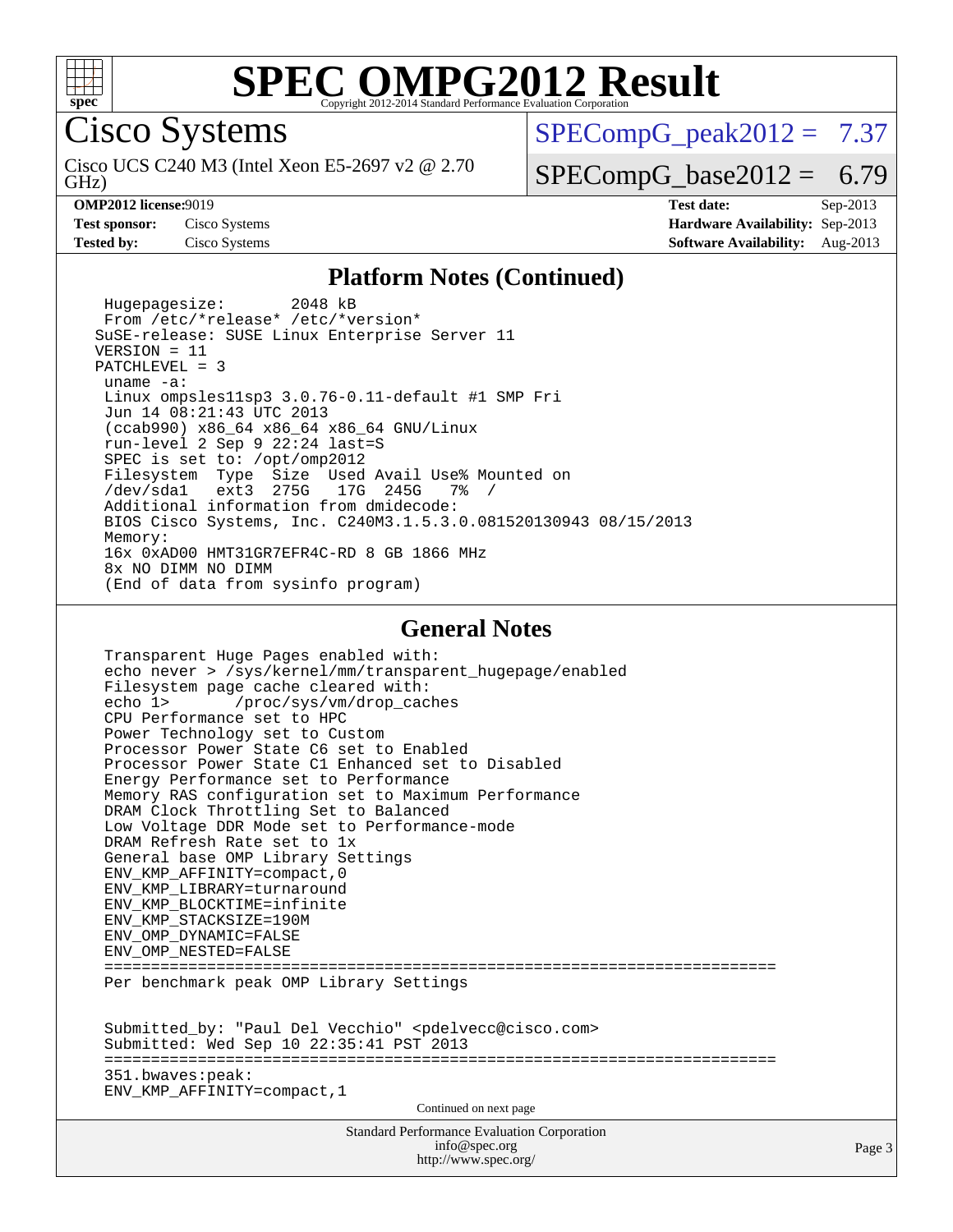

Cisco Systems

GHz) Cisco UCS C240 M3 (Intel Xeon E5-2697 v2 @ 2.70  $SPECompG_peak2012 = 7.37$  $SPECompG_peak2012 = 7.37$ 

 $SPECompG_base2012 = 6.79$  $SPECompG_base2012 = 6.79$ 

| <b>Test sponsor:</b> | Cisco Systems |
|----------------------|---------------|
| <b>Tested by:</b>    | Cisco Systems |

**[OMP2012 license:](http://www.spec.org/auto/omp2012/Docs/result-fields.html#OMP2012license)**9019 **[Test date:](http://www.spec.org/auto/omp2012/Docs/result-fields.html#Testdate)** Sep-2013 **[Hardware Availability:](http://www.spec.org/auto/omp2012/Docs/result-fields.html#HardwareAvailability)** Sep-2013 **[Software Availability:](http://www.spec.org/auto/omp2012/Docs/result-fields.html#SoftwareAvailability)** Aug-2013

#### **[General Notes \(Continued\)](http://www.spec.org/auto/omp2012/Docs/result-fields.html#GeneralNotes)**

| ENV_OMP_SCHEDULE=static, 1                                                    |
|-------------------------------------------------------------------------------|
| 359.botsspar: peak:<br>ENV KMP AFFINITY=compact, 1<br>ENV OMP SCHEDULE=quided |
| $362.f$ ma $3d:$ peak:<br>ENV OMP SCHEDULE=static, 1                          |
| 363.swin:peak:<br>ENV KMP AFFINITY=compact, 1                                 |
| 372.smithwa:peak:<br>ENV KMP AFFINITY=compact, 1                              |

**[Base Compiler Invocation](http://www.spec.org/auto/omp2012/Docs/result-fields.html#BaseCompilerInvocation)**

[C benchmarks](http://www.spec.org/auto/omp2012/Docs/result-fields.html#Cbenchmarks): [icc](http://www.spec.org/omp2012/results/res2014q1/omp2012-20130918-00037.flags.html#user_CCbase_intel_icc_a87c68a857bc5ec5362391a49d3a37a6)

[C++ benchmarks:](http://www.spec.org/auto/omp2012/Docs/result-fields.html#CXXbenchmarks) [icpc](http://www.spec.org/omp2012/results/res2014q1/omp2012-20130918-00037.flags.html#user_CXXbase_intel_icpc_2d899f8d163502b12eb4a60069f80c1c)

[Fortran benchmarks](http://www.spec.org/auto/omp2012/Docs/result-fields.html#Fortranbenchmarks): [ifort](http://www.spec.org/omp2012/results/res2014q1/omp2012-20130918-00037.flags.html#user_FCbase_intel_ifort_8a5e5e06b19a251bdeaf8fdab5d62f20)

### **[Base Portability Flags](http://www.spec.org/auto/omp2012/Docs/result-fields.html#BasePortabilityFlags)**

 350.md: [-FR](http://www.spec.org/omp2012/results/res2014q1/omp2012-20130918-00037.flags.html#user_baseFPORTABILITY350_md_f-FR) 357.bt331: [-mcmodel=medium](http://www.spec.org/omp2012/results/res2014q1/omp2012-20130918-00037.flags.html#user_basePORTABILITY357_bt331_f-mcmodel_3a41622424bdd074c4f0f2d2f224c7e5) 363.swim: [-mcmodel=medium](http://www.spec.org/omp2012/results/res2014q1/omp2012-20130918-00037.flags.html#user_basePORTABILITY363_swim_f-mcmodel_3a41622424bdd074c4f0f2d2f224c7e5) 367.imagick: [-std=c99](http://www.spec.org/omp2012/results/res2014q1/omp2012-20130918-00037.flags.html#user_baseCPORTABILITY367_imagick_f-std_2ec6533b6e06f1c4a6c9b78d9e9cde24)

## **[Base Optimization Flags](http://www.spec.org/auto/omp2012/Docs/result-fields.html#BaseOptimizationFlags)**

[C benchmarks](http://www.spec.org/auto/omp2012/Docs/result-fields.html#Cbenchmarks): [-O2](http://www.spec.org/omp2012/results/res2014q1/omp2012-20130918-00037.flags.html#user_CCbase_f-O2) [-openmp](http://www.spec.org/omp2012/results/res2014q1/omp2012-20130918-00037.flags.html#user_CCbase_f-openmp) [-ipo](http://www.spec.org/omp2012/results/res2014q1/omp2012-20130918-00037.flags.html#user_CCbase_f-ipo_84062ab53814f613187d02344b8f49a7) [-xAVX](http://www.spec.org/omp2012/results/res2014q1/omp2012-20130918-00037.flags.html#user_CCbase_f-xAVX) [-ansi-alias](http://www.spec.org/omp2012/results/res2014q1/omp2012-20130918-00037.flags.html#user_CCbase_f-ansi-alias) [C++ benchmarks:](http://www.spec.org/auto/omp2012/Docs/result-fields.html#CXXbenchmarks) [-O2](http://www.spec.org/omp2012/results/res2014q1/omp2012-20130918-00037.flags.html#user_CXXbase_f-O2) [-openmp](http://www.spec.org/omp2012/results/res2014q1/omp2012-20130918-00037.flags.html#user_CXXbase_f-openmp) [-ipo](http://www.spec.org/omp2012/results/res2014q1/omp2012-20130918-00037.flags.html#user_CXXbase_f-ipo_84062ab53814f613187d02344b8f49a7) [-xAVX](http://www.spec.org/omp2012/results/res2014q1/omp2012-20130918-00037.flags.html#user_CXXbase_f-xAVX) [-ansi-alias](http://www.spec.org/omp2012/results/res2014q1/omp2012-20130918-00037.flags.html#user_CXXbase_f-ansi-alias) [Fortran benchmarks](http://www.spec.org/auto/omp2012/Docs/result-fields.html#Fortranbenchmarks): [-O2](http://www.spec.org/omp2012/results/res2014q1/omp2012-20130918-00037.flags.html#user_FCbase_f-O2) [-openmp](http://www.spec.org/omp2012/results/res2014q1/omp2012-20130918-00037.flags.html#user_FCbase_f-openmp) [-ipo](http://www.spec.org/omp2012/results/res2014q1/omp2012-20130918-00037.flags.html#user_FCbase_f-ipo_84062ab53814f613187d02344b8f49a7) [-xAVX](http://www.spec.org/omp2012/results/res2014q1/omp2012-20130918-00037.flags.html#user_FCbase_f-xAVX) [-align array64byte](http://www.spec.org/omp2012/results/res2014q1/omp2012-20130918-00037.flags.html#user_FCbase_f-align_c9377f996e966d652baaf753401d4725)

> Standard Performance Evaluation Corporation [info@spec.org](mailto:info@spec.org) <http://www.spec.org/>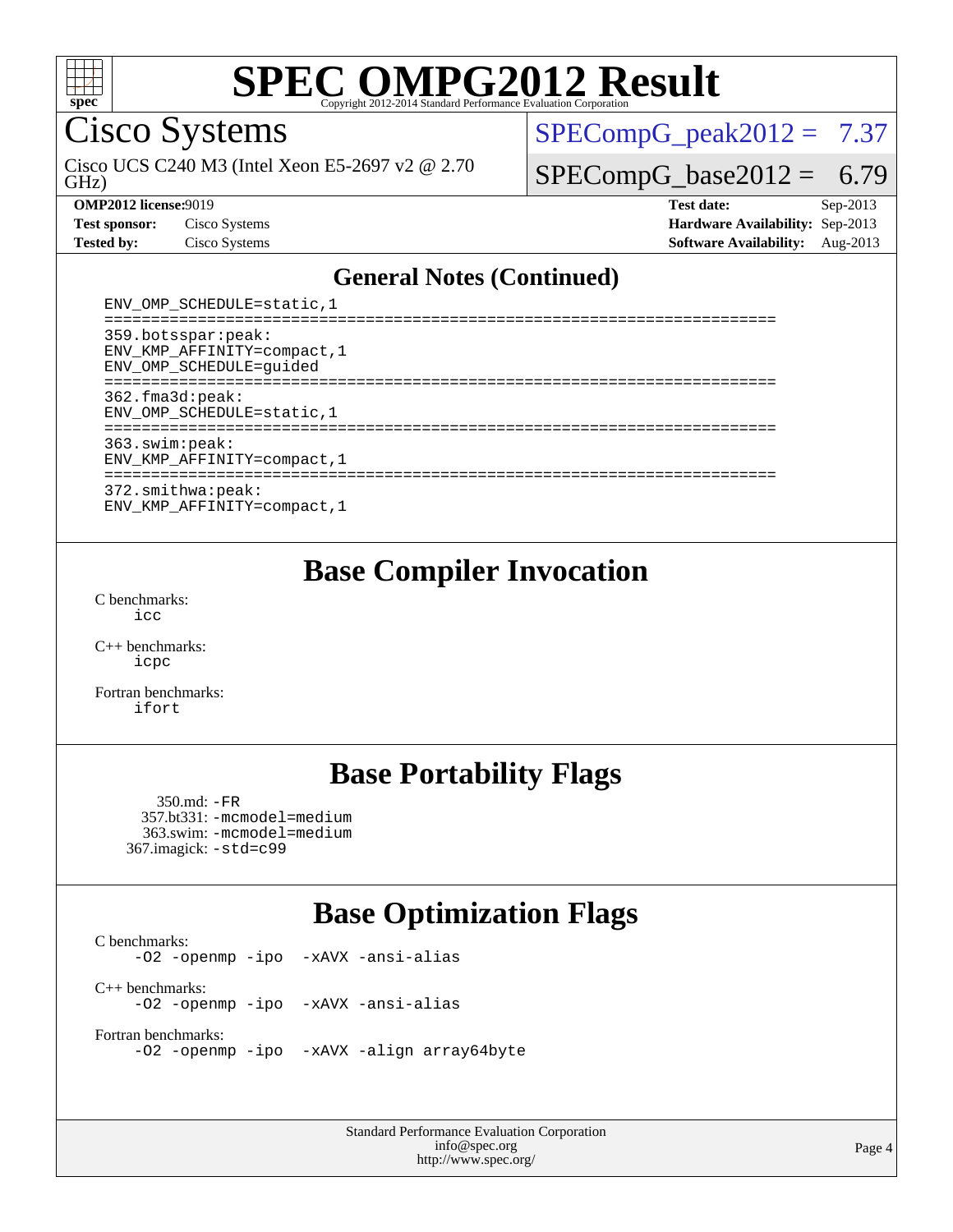

Cisco Systems

GHz) Cisco UCS C240 M3 (Intel Xeon E5-2697 v2 @ 2.70

 $SPECompG_peak2012 = 7.37$  $SPECompG_peak2012 = 7.37$ 

 $SPECompG_base2012 = 6.79$  $SPECompG_base2012 = 6.79$ 

**[OMP2012 license:](http://www.spec.org/auto/omp2012/Docs/result-fields.html#OMP2012license)**9019 **[Test date:](http://www.spec.org/auto/omp2012/Docs/result-fields.html#Testdate)** Sep-2013 **[Test sponsor:](http://www.spec.org/auto/omp2012/Docs/result-fields.html#Testsponsor)** Cisco Systems **[Hardware Availability:](http://www.spec.org/auto/omp2012/Docs/result-fields.html#HardwareAvailability)** Sep-2013 **[Tested by:](http://www.spec.org/auto/omp2012/Docs/result-fields.html#Testedby)** Cisco Systems **[Software Availability:](http://www.spec.org/auto/omp2012/Docs/result-fields.html#SoftwareAvailability)** Aug-2013

## **[Peak Compiler Invocation](http://www.spec.org/auto/omp2012/Docs/result-fields.html#PeakCompilerInvocation)**

[C benchmarks](http://www.spec.org/auto/omp2012/Docs/result-fields.html#Cbenchmarks): [icc](http://www.spec.org/omp2012/results/res2014q1/omp2012-20130918-00037.flags.html#user_CCpeak_intel_icc_a87c68a857bc5ec5362391a49d3a37a6)

[C++ benchmarks:](http://www.spec.org/auto/omp2012/Docs/result-fields.html#CXXbenchmarks) [icpc](http://www.spec.org/omp2012/results/res2014q1/omp2012-20130918-00037.flags.html#user_CXXpeak_intel_icpc_2d899f8d163502b12eb4a60069f80c1c)

[Fortran benchmarks](http://www.spec.org/auto/omp2012/Docs/result-fields.html#Fortranbenchmarks): [ifort](http://www.spec.org/omp2012/results/res2014q1/omp2012-20130918-00037.flags.html#user_FCpeak_intel_ifort_8a5e5e06b19a251bdeaf8fdab5d62f20)

### **[Peak Portability Flags](http://www.spec.org/auto/omp2012/Docs/result-fields.html#PeakPortabilityFlags)**

 350.md: [-FR](http://www.spec.org/omp2012/results/res2014q1/omp2012-20130918-00037.flags.html#user_peakFPORTABILITY350_md_f-FR) 357.bt331: [-mcmodel=medium](http://www.spec.org/omp2012/results/res2014q1/omp2012-20130918-00037.flags.html#user_peakPORTABILITY357_bt331_f-mcmodel_3a41622424bdd074c4f0f2d2f224c7e5) 363.swim: [-mcmodel=medium](http://www.spec.org/omp2012/results/res2014q1/omp2012-20130918-00037.flags.html#user_peakPORTABILITY363_swim_f-mcmodel_3a41622424bdd074c4f0f2d2f224c7e5) 367.imagick: [-std=c99](http://www.spec.org/omp2012/results/res2014q1/omp2012-20130918-00037.flags.html#user_peakCPORTABILITY367_imagick_f-std_2ec6533b6e06f1c4a6c9b78d9e9cde24)

## **[Peak Optimization Flags](http://www.spec.org/auto/omp2012/Docs/result-fields.html#PeakOptimizationFlags)**

[C benchmarks](http://www.spec.org/auto/omp2012/Docs/result-fields.html#Cbenchmarks):

 352.nab: [-O3](http://www.spec.org/omp2012/results/res2014q1/omp2012-20130918-00037.flags.html#user_peakOPTIMIZE352_nab_f-O3) [-openmp](http://www.spec.org/omp2012/results/res2014q1/omp2012-20130918-00037.flags.html#user_peakOPTIMIZE352_nab_f-openmp) [-ipo](http://www.spec.org/omp2012/results/res2014q1/omp2012-20130918-00037.flags.html#user_peakOPTIMIZE352_nab_f-ipo_84062ab53814f613187d02344b8f49a7) [-xAVX](http://www.spec.org/omp2012/results/res2014q1/omp2012-20130918-00037.flags.html#user_peakOPTIMIZE352_nab_f-xAVX) [-fno-alias](http://www.spec.org/omp2012/results/res2014q1/omp2012-20130918-00037.flags.html#user_peakOPTIMIZE352_nab_f-no-alias_694e77f6c5a51e658e82ccff53a9e63a) [-opt-malloc-options=1](http://www.spec.org/omp2012/results/res2014q1/omp2012-20130918-00037.flags.html#user_peakOPTIMIZE352_nab_f-opt-malloc-options_d882ffc6ff87e51efe45f9a5190004b0) [-opt-calloc](http://www.spec.org/omp2012/results/res2014q1/omp2012-20130918-00037.flags.html#user_peakOPTIMIZE352_nab_f-opt-calloc) [-fp-model fast=2](http://www.spec.org/omp2012/results/res2014q1/omp2012-20130918-00037.flags.html#user_peakOPTIMIZE352_nab_f-fp-model_a7fb8ccb7275e23f0079632c153cfcab) [-no-prec-div](http://www.spec.org/omp2012/results/res2014q1/omp2012-20130918-00037.flags.html#user_peakOPTIMIZE352_nab_f-no-prec-div) [-no-prec-sqrt](http://www.spec.org/omp2012/results/res2014q1/omp2012-20130918-00037.flags.html#user_peakOPTIMIZE352_nab_f-no-prec-sqrt) [-ansi-alias](http://www.spec.org/omp2012/results/res2014q1/omp2012-20130918-00037.flags.html#user_peakCOPTIMIZE352_nab_f-ansi-alias) 358.botsalgn: [-O3](http://www.spec.org/omp2012/results/res2014q1/omp2012-20130918-00037.flags.html#user_peakOPTIMIZE358_botsalgn_f-O3) [-openmp](http://www.spec.org/omp2012/results/res2014q1/omp2012-20130918-00037.flags.html#user_peakOPTIMIZE358_botsalgn_f-openmp) [-ipo](http://www.spec.org/omp2012/results/res2014q1/omp2012-20130918-00037.flags.html#user_peakOPTIMIZE358_botsalgn_f-ipo_84062ab53814f613187d02344b8f49a7) [-xSSE4.2](http://www.spec.org/omp2012/results/res2014q1/omp2012-20130918-00037.flags.html#user_peakOPTIMIZE358_botsalgn_f-xSSE42_f91528193cf0b216347adb8b939d4107) [-fno-alias](http://www.spec.org/omp2012/results/res2014q1/omp2012-20130918-00037.flags.html#user_peakOPTIMIZE358_botsalgn_f-no-alias_694e77f6c5a51e658e82ccff53a9e63a) [-ansi-alias](http://www.spec.org/omp2012/results/res2014q1/omp2012-20130918-00037.flags.html#user_peakCOPTIMIZE358_botsalgn_f-ansi-alias) 359.botsspar: [-O3](http://www.spec.org/omp2012/results/res2014q1/omp2012-20130918-00037.flags.html#user_peakOPTIMIZE359_botsspar_f-O3) [-openmp](http://www.spec.org/omp2012/results/res2014q1/omp2012-20130918-00037.flags.html#user_peakOPTIMIZE359_botsspar_f-openmp) [-ipo](http://www.spec.org/omp2012/results/res2014q1/omp2012-20130918-00037.flags.html#user_peakOPTIMIZE359_botsspar_f-ipo_84062ab53814f613187d02344b8f49a7) [-xAVX](http://www.spec.org/omp2012/results/res2014q1/omp2012-20130918-00037.flags.html#user_peakOPTIMIZE359_botsspar_f-xAVX) [-fno-alias](http://www.spec.org/omp2012/results/res2014q1/omp2012-20130918-00037.flags.html#user_peakOPTIMIZE359_botsspar_f-no-alias_694e77f6c5a51e658e82ccff53a9e63a) [-ansi-alias](http://www.spec.org/omp2012/results/res2014q1/omp2012-20130918-00037.flags.html#user_peakCOPTIMIZE359_botsspar_f-ansi-alias) 367.imagick: [-O2](http://www.spec.org/omp2012/results/res2014q1/omp2012-20130918-00037.flags.html#user_peakOPTIMIZE367_imagick_f-O2) [-openmp](http://www.spec.org/omp2012/results/res2014q1/omp2012-20130918-00037.flags.html#user_peakOPTIMIZE367_imagick_f-openmp) [-ipo](http://www.spec.org/omp2012/results/res2014q1/omp2012-20130918-00037.flags.html#user_peakOPTIMIZE367_imagick_f-ipo_84062ab53814f613187d02344b8f49a7) [-xAVX](http://www.spec.org/omp2012/results/res2014q1/omp2012-20130918-00037.flags.html#user_peakOPTIMIZE367_imagick_f-xAVX) [-ansi-alias](http://www.spec.org/omp2012/results/res2014q1/omp2012-20130918-00037.flags.html#user_peakCOPTIMIZE367_imagick_f-ansi-alias) 372.smithwa: [-O2](http://www.spec.org/omp2012/results/res2014q1/omp2012-20130918-00037.flags.html#user_peakOPTIMIZE372_smithwa_f-O2) [-openmp](http://www.spec.org/omp2012/results/res2014q1/omp2012-20130918-00037.flags.html#user_peakOPTIMIZE372_smithwa_f-openmp) [-ipo](http://www.spec.org/omp2012/results/res2014q1/omp2012-20130918-00037.flags.html#user_peakOPTIMIZE372_smithwa_f-ipo_84062ab53814f613187d02344b8f49a7) [-xSSE4.2](http://www.spec.org/omp2012/results/res2014q1/omp2012-20130918-00037.flags.html#user_peakOPTIMIZE372_smithwa_f-xSSE42_f91528193cf0b216347adb8b939d4107) [-fno-alias](http://www.spec.org/omp2012/results/res2014q1/omp2012-20130918-00037.flags.html#user_peakOPTIMIZE372_smithwa_f-no-alias_694e77f6c5a51e658e82ccff53a9e63a) [-opt-streaming-stores always](http://www.spec.org/omp2012/results/res2014q1/omp2012-20130918-00037.flags.html#user_peakOPTIMIZE372_smithwa_f-opt-streaming-stores-always_66f55dbc532842151ebc4c82f4f5b019) [-opt-malloc-options=1](http://www.spec.org/omp2012/results/res2014q1/omp2012-20130918-00037.flags.html#user_peakOPTIMIZE372_smithwa_f-opt-malloc-options_d882ffc6ff87e51efe45f9a5190004b0) [-ansi-alias](http://www.spec.org/omp2012/results/res2014q1/omp2012-20130918-00037.flags.html#user_peakCOPTIMIZE372_smithwa_f-ansi-alias) [C++ benchmarks:](http://www.spec.org/auto/omp2012/Docs/result-fields.html#CXXbenchmarks) [-O3](http://www.spec.org/omp2012/results/res2014q1/omp2012-20130918-00037.flags.html#user_CXXpeak_f-O3) [-openmp](http://www.spec.org/omp2012/results/res2014q1/omp2012-20130918-00037.flags.html#user_CXXpeak_f-openmp) [-ipo](http://www.spec.org/omp2012/results/res2014q1/omp2012-20130918-00037.flags.html#user_CXXpeak_f-ipo_84062ab53814f613187d02344b8f49a7) [-xAVX](http://www.spec.org/omp2012/results/res2014q1/omp2012-20130918-00037.flags.html#user_CXXpeak_f-xAVX) [-fno-alias](http://www.spec.org/omp2012/results/res2014q1/omp2012-20130918-00037.flags.html#user_CXXpeak_f-no-alias_694e77f6c5a51e658e82ccff53a9e63a) [-ansi-alias](http://www.spec.org/omp2012/results/res2014q1/omp2012-20130918-00037.flags.html#user_CXXpeak_f-ansi-alias) [Fortran benchmarks](http://www.spec.org/auto/omp2012/Docs/result-fields.html#Fortranbenchmarks): 350.md: [-O2](http://www.spec.org/omp2012/results/res2014q1/omp2012-20130918-00037.flags.html#user_peakOPTIMIZE350_md_f-O2) [-openmp](http://www.spec.org/omp2012/results/res2014q1/omp2012-20130918-00037.flags.html#user_peakOPTIMIZE350_md_f-openmp) [-ipo](http://www.spec.org/omp2012/results/res2014q1/omp2012-20130918-00037.flags.html#user_peakOPTIMIZE350_md_f-ipo_84062ab53814f613187d02344b8f49a7) [-xAVX](http://www.spec.org/omp2012/results/res2014q1/omp2012-20130918-00037.flags.html#user_peakOPTIMIZE350_md_f-xAVX) [-fno-alias](http://www.spec.org/omp2012/results/res2014q1/omp2012-20130918-00037.flags.html#user_peakOPTIMIZE350_md_f-no-alias_694e77f6c5a51e658e82ccff53a9e63a) [-opt-malloc-options=1](http://www.spec.org/omp2012/results/res2014q1/omp2012-20130918-00037.flags.html#user_peakOPTIMIZE350_md_f-opt-malloc-options_d882ffc6ff87e51efe45f9a5190004b0) [-fp-model fast=2](http://www.spec.org/omp2012/results/res2014q1/omp2012-20130918-00037.flags.html#user_peakFOPTIMIZE350_md_f-fp-model_a7fb8ccb7275e23f0079632c153cfcab) [-no-prec-div](http://www.spec.org/omp2012/results/res2014q1/omp2012-20130918-00037.flags.html#user_peakFOPTIMIZE350_md_f-no-prec-div) [-no-prec-sqrt](http://www.spec.org/omp2012/results/res2014q1/omp2012-20130918-00037.flags.html#user_peakFOPTIMIZE350_md_f-no-prec-sqrt) [-align array64byte](http://www.spec.org/omp2012/results/res2014q1/omp2012-20130918-00037.flags.html#user_peakFOPTIMIZE350_md_f-align_c9377f996e966d652baaf753401d4725) 351.bwaves: [-O3](http://www.spec.org/omp2012/results/res2014q1/omp2012-20130918-00037.flags.html#user_peakOPTIMIZE351_bwaves_f-O3) [-openmp](http://www.spec.org/omp2012/results/res2014q1/omp2012-20130918-00037.flags.html#user_peakOPTIMIZE351_bwaves_f-openmp) [-ipo](http://www.spec.org/omp2012/results/res2014q1/omp2012-20130918-00037.flags.html#user_peakOPTIMIZE351_bwaves_f-ipo_84062ab53814f613187d02344b8f49a7) [-xAVX](http://www.spec.org/omp2012/results/res2014q1/omp2012-20130918-00037.flags.html#user_peakOPTIMIZE351_bwaves_f-xAVX) [-fno-alias](http://www.spec.org/omp2012/results/res2014q1/omp2012-20130918-00037.flags.html#user_peakOPTIMIZE351_bwaves_f-no-alias_694e77f6c5a51e658e82ccff53a9e63a) [-fp-model fast=2](http://www.spec.org/omp2012/results/res2014q1/omp2012-20130918-00037.flags.html#user_peakFOPTIMIZE351_bwaves_f-fp-model_a7fb8ccb7275e23f0079632c153cfcab) [-no-prec-div](http://www.spec.org/omp2012/results/res2014q1/omp2012-20130918-00037.flags.html#user_peakFOPTIMIZE351_bwaves_f-no-prec-div) [-no-prec-sqrt](http://www.spec.org/omp2012/results/res2014q1/omp2012-20130918-00037.flags.html#user_peakFOPTIMIZE351_bwaves_f-no-prec-sqrt) [-align array64byte](http://www.spec.org/omp2012/results/res2014q1/omp2012-20130918-00037.flags.html#user_peakFOPTIMIZE351_bwaves_f-align_c9377f996e966d652baaf753401d4725) Continued on next page

Standard Performance Evaluation Corporation [info@spec.org](mailto:info@spec.org) <http://www.spec.org/>